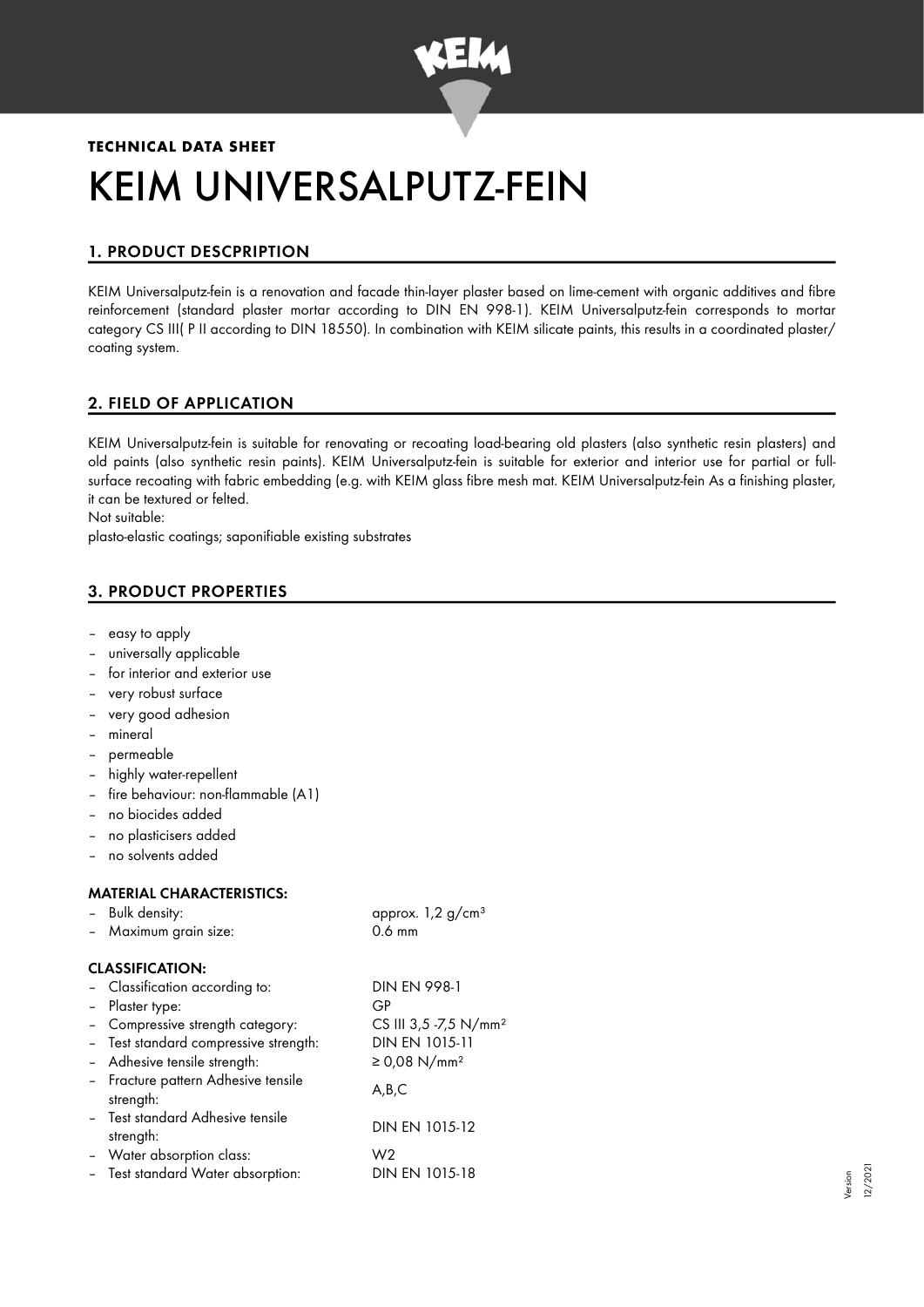– Water vapour diffusion resistance  $\frac{1}{2}$  number ( $\mu$ -value):  $\leq 10$ 

## COLOUR SHADES:

natural white

# 4. APPLICATION INSTRUCTIONS

## SUBSTRATE PREPARATION:

The substrate must be strong, dry, clean, sound and free from adhesion-reducing residues and must not be too absorbent. In the case of highly absorbent substrates or very warm ambient conditions, prewetting must be carried out. Separating substances, e.g. shuttering oil residues on concrete surfaces, must be removed by suitable means. Equalise strong unevenness with suitable material of the same type.

## APPLICATION CONDITIONS:

Ambient and substrate temperature ≥ 5 °C during application and drying. Do not apply in direct sunlight or on sun-heated substrates. Protect surfaces from direct sun, wind and rain during and after application.

## PREPARATION OF MATERIAL / MIXING & CONVEYING:

Mix KEIM Universalputz-fein with approx. 5.4 - 5.85 l (specification per bag) of clean water with a power stirrer to a stiffplastic consistency without lumps and allow to mature briefly. Do not remix already stiffened material with water. Application can be performed by hand, via continuous mixer or rendering machine.

#### APPLICATION:

Apply mixed KEIM Universalputz-fein quickly with suitable tools in uniform layer thickness.

#### LAYERING SYSTEM:

The application is carried out with a minimum 3 mm and maximum 8 mm layer thickness.

## REINFORCEMENT:

Apply KEIM Universalputz-fein evenly. Embed KEIM Glasfaser-Gittermatte (mesh), overlap 10 cm at the joints and overcoat wet-in-wet with KEIM Universalputz-fein. Necessary cuts into the mesh are to be covered with an additional fabric strip. The system-specific KEIM Glasfaser-Gittermatte (mesh) should be placed in the upper third and fully embedded. In the corner area of building openings, additionally embed a KEIM Diagonalarmierung. Total thickness of the reinforcement layer should be at least 6 mm.

### TOP RENDER:

When using KEIM Universalputz-fein as finishing plaster, the surface can be felted with a sponge board after sufficient consolidation. Free texturing or washing is also possible.

#### AFTERTREATMENT:

KEIM Universalputz-fein must be protected from drying out too quickly due to sun or wind, or kept moist if necessary.

#### FINISHING:

All KEIM coating systems for exterior and interior use are suitable. Can be painted over after 10 days. Required minimum layer thickness when painting with KEIM Purkristalat: 5 mm. Required preparatory work on exterior surfaces: Etching with KEIM Etching Liquid, diluted 1:3 with water, then rinse with clean water. Note: Observe standing times before recoating.

#### SETTING TIME:

at least 1 day per mm render thickness (depending on temperature and relative humidity). When used as top coat render, allow to set for at least 5 days before coating. (If the standard rule of 1 day per mm results in longer setting times due to the layer thickness, the longer setting time must then be observed before painting).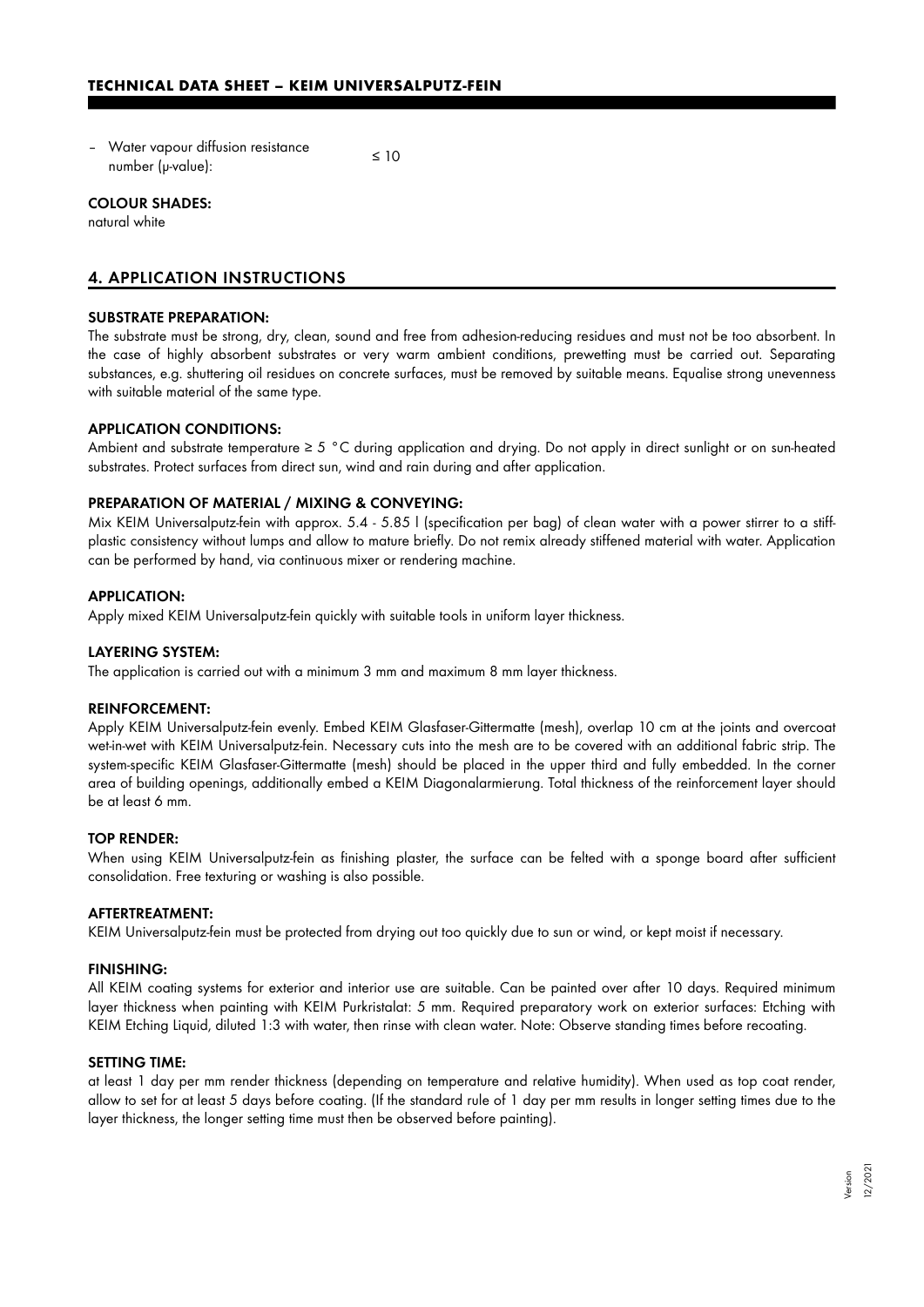## CONSUMPTION:

approx. 1,2 kg/m² per mm

These material consumption values are guide values for smooth substrates. Exact consumption values must be determined by means of test areas.

## CLEANING OF TOOLS:

Clean tools, machines and mixers immediatley after use with water. In hardened state only a mechanical removal is possible.

# 5. PACKAGING

| <b>Container content</b> | Unit of measure | Quantity on pallet | Type of container |
|--------------------------|-----------------|--------------------|-------------------|
|                          | ĸс              |                    | bag               |

# 6. STORAGE

| max. storage time | <b>Storage conditions</b> |
|-------------------|---------------------------|
| 12 months         | dry<br>cool<br>frost-free |

# 7. DISPOSAL

For disposal information refer to section 13 of the safety data sheet.

## EC WASTE CODE:

Waste code: 17 01 01

# 8. SAFETY INSTRUCTIONS

Please, refer to the Material Safety Data Sheet.

## GISCODE:

GIS code: ZP 1

# 9. GENERAL INFORMATION

Cover surfaces not to be treated, especially glass, ceramics and natural stone. Any splashes on surrounding surfaces or traffic areas must be rinsed off immediately with plenty of water.

Mixing with products not part of the system or other foreign additives is not permitted.

# 10. CERTIFICATES & QUALITY SEALS